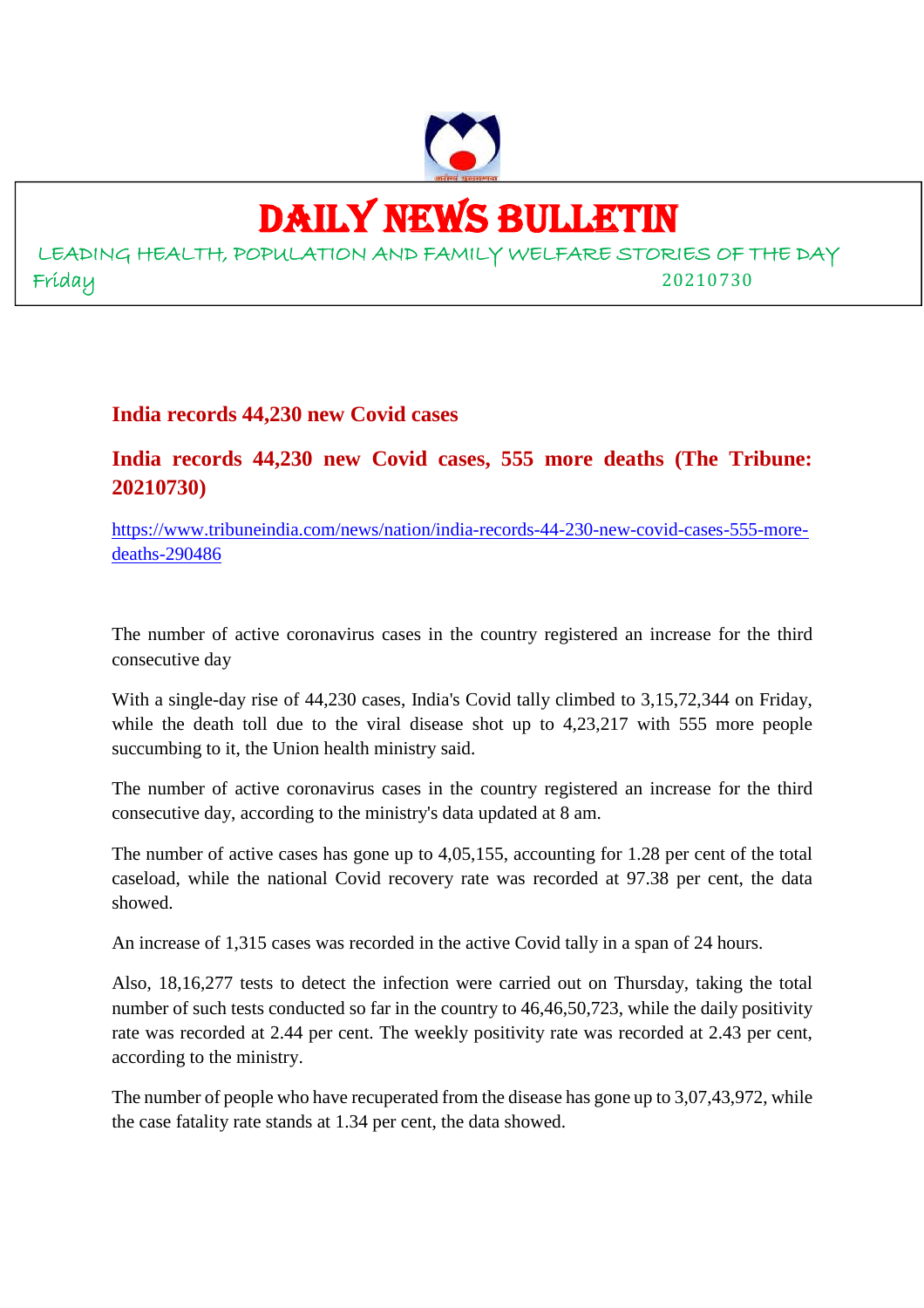The cumulative number of Covid vaccine doses administered in the country so far has reached 45.6 crore.

The 555 fresh fatalities include 190 from Maharashtra and 128 from Kerala.

A total of 4,23,217 Covid deaths have been reported in the country so far, including 1,32,335 from Maharashtra, 36,491 from Karnataka, 34,023 from Tamil Nadu, 25,049 from Delhi, 22,755 from Uttar Pradesh, 18,123 from West Bengal and 16,290 from Punjab. PTI

#### **Covid Pandemic**

#### **Centre to send high-level team to Kerala to contain Covid surge (The Tribune: 20210730)**

https://www.tribuneindia.com/news/coronavirus/centre-to-send-high-level-team-to-kerala-tocontain-covid-surge-290001

The team will work closely with the State Health Department, take a stock of the ground situation and recommend necessary public health interventions to contain the large number of cases

The Ministry of Health has decided to send a high-level multi-disciplinary team to Kerala to collaborate with the state in instituting effective public health measures for Covid management in view of the significantly enhanced number of daily Covid cases being reported by the state.

The six-member Central team to Kerala is headed by Dr SK Singh, Director, National Centre for Disease Control (NCDC).

Covid R-value climbing steadily in country; Kerala, northeastern states top list

The team will reach Kerala on July 30 and visit a few districts.

The team will work closely with the State Health Department, take a stock of the ground situation and recommend necessary public health interventions to contain the large number of cases.

Kerala with an active caseload of 1.54 lakh is contributing 37.1 per cent of the total active cases in the country, with a growth rate of 1.41 per cent in the last seven days.

Average daily cases being reported in the state are above 17,443.

The state has also reported a high case positivity of 12.93 per cent cumulatively and 11.97 per cent weekly.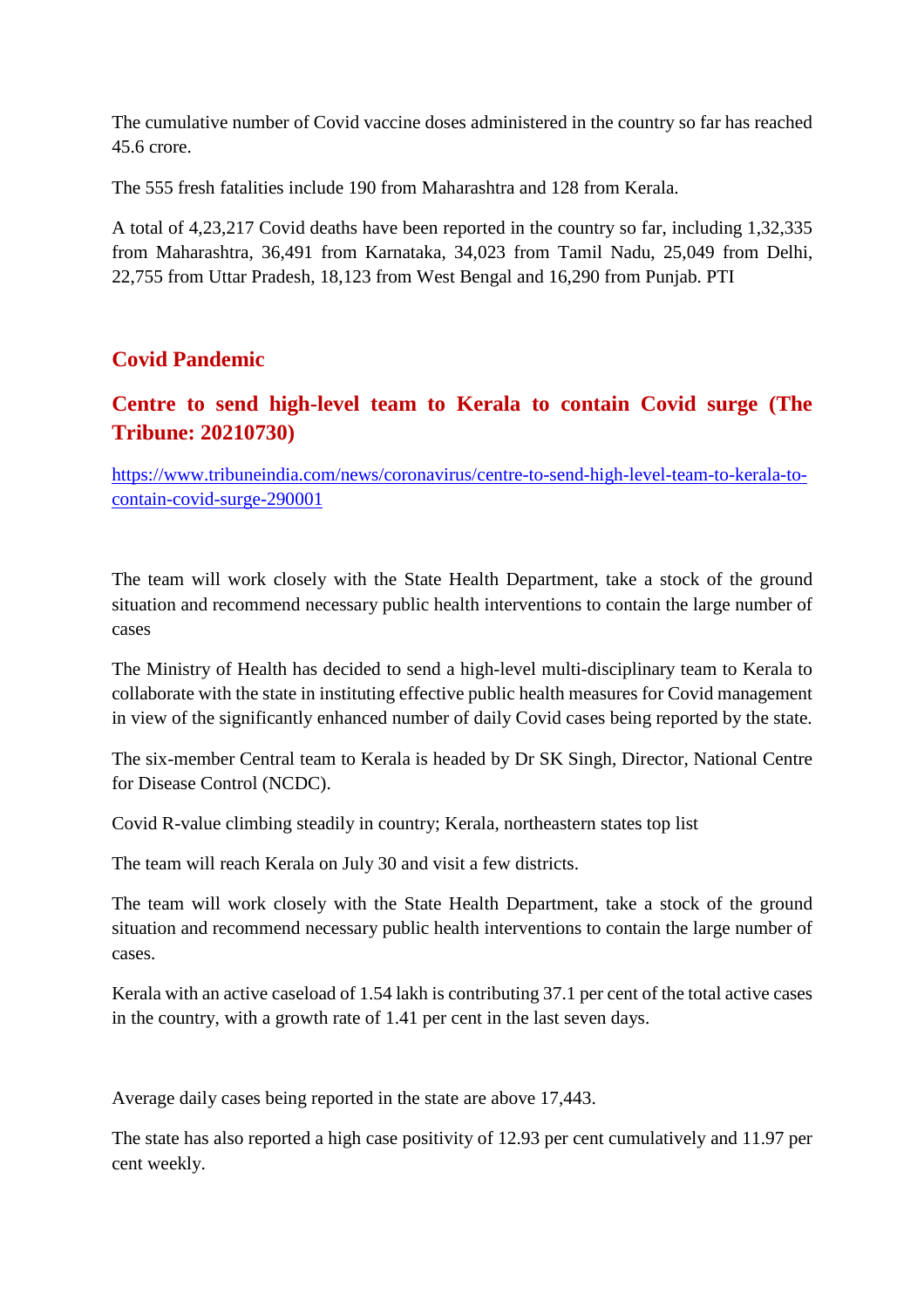Six districts are reporting more than 10 per cent weekly positivity.

#### **Women's nutrition in India**

### **Covid lockdown negatively impacted women's nutrition in India: Study (The Tribune: 20210730)**

https://www.tribuneindia.com/news/coronavirus/covid-lockdown-negatively-impactedwomens-nutrition-in-india-study-289973

The study was published in the latest issue of Economia Politica journal

Covid lockdown negatively impacted women's nutrition in India: Study

The nationwide lockdown in India in 2020 due to the Covid pandemic had a negative impact on women's nutrition in the country, according to a study conducted by a group of researchers in the US.

The study by Tata-Cornell Institute for Agriculture and Nutrition in four economically backward districts of Uttar Pradesh's Maharajganj, Bihar's Munger, and Odisha's Kandhamal and Kalahandi indicate a decline in household food expenditures and women's dietary diversity in May 2020 compared to May 2019, particularly for non-staples like meats, eggs, vegetables and fruits.

It occurred despite the special Public Distribution System (PDS), direct benefit transfer and ration from anganwadis reaching 80 per cent, 50 per cent and 30 per cent of the surveyed households, respectively, said the study published in the latest issue of Economia Politica journal.

"Our findings contribute to the growing body of evidence of women's disproportionate vulnerability to economic shocks, the impact of a staple grain focused safety net programme, and restricted markets on the access and availability of diverse nutritious foods," says the paper which makes a case for policy reforms towards PDS diversification to include nutrition-rich foods and market reforms to remove supply-side bottlenecks and expansion of direct benefit transfers for healthy food access.

"Women's diets were lacking in diverse foods even before the pandemic, but Covid has further exacerbated the situation," said Soumya Gupta, a research economist at TCI who co-authored the study along with Prabhu Pingali, TCI director; Mathew Abraham, assistant director; and consultant Payal Seth.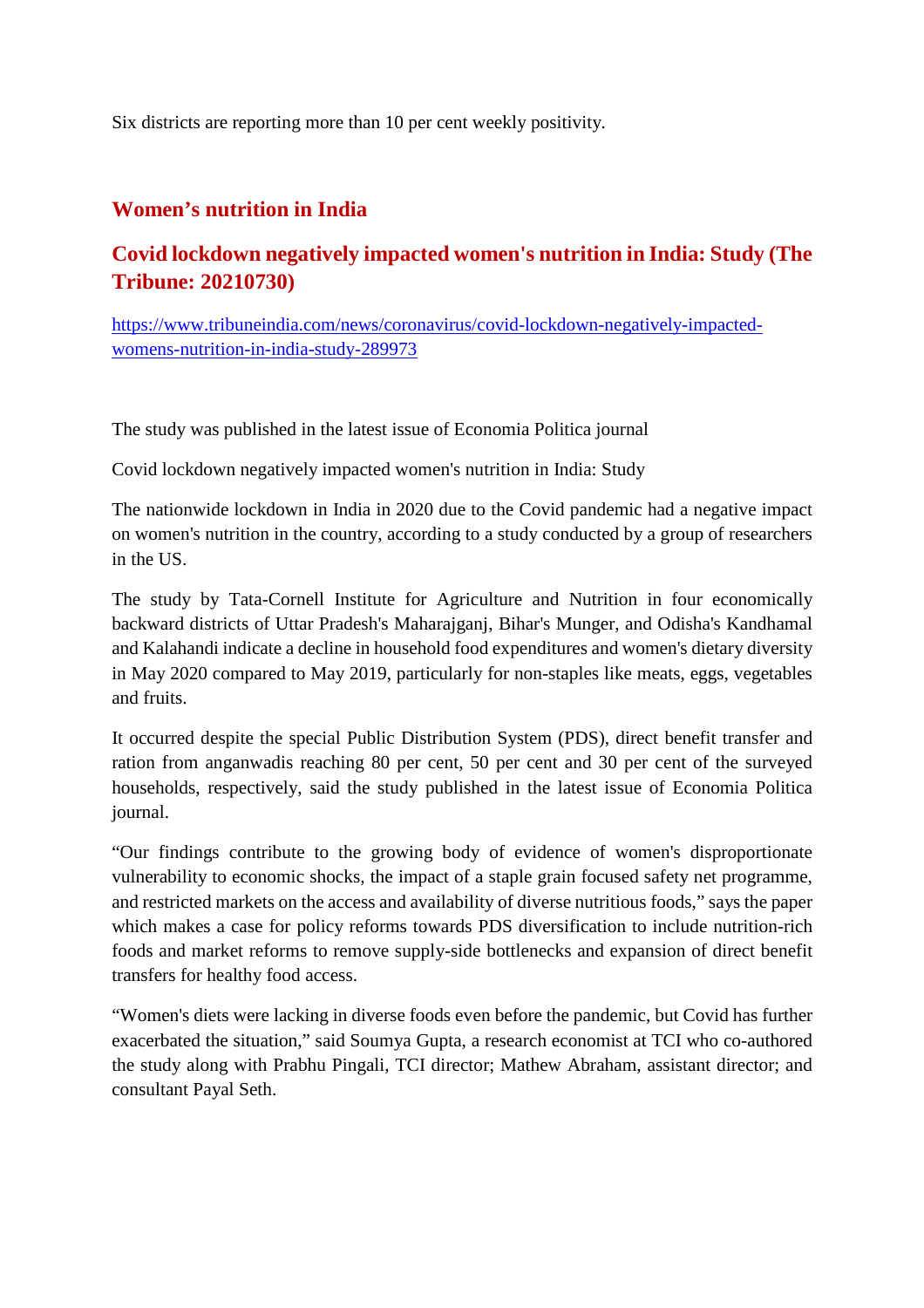"Any policies addressing the impact of the pandemic on nutritional outcomes must do so through a gendered lens that reflects the specific, and often persistent, vulnerabilities faced by women," she said in a statement issued by the Cornell University.

Researchers said that policymakers should recognise the disproportionate impact of the pandemic and other disruptive events on women's nutrition by bolstering safety-net programmes to ensure that they meet the needs of women and other marginalised groups. PTI

#### **Covaxin**

### **After suspending EUA request, Brazil now shelves import authorisation of Covaxin(The Tribune: 20210730)**

https://www.tribuneindia.com/news/coronavirus/after-suspending-eua-request-brazil-nowshelves-import-authorisation-of-covaxin-289996

Bharat Biotech on July 23 said it terminated MoU it entered with Precisa Medicamentos and Envixia Pharmaceuticals LLC for its COVID-19 vaccine Covaxin for Brazilian market

After suspending EUA request, Brazil now shelves import authorisation of Covaxin

Photo for representational purpose only. PTI file

After suspending the proposed clinical trials of Bharat Bioetch's Covid-19 vaccine Covaxin and a request for Emergency Use Authorisation, Brazil now has suspended its decision to import four million doses of the jab into that country.

According to a statement issued by the National Health Surveillance Agency of Brazil, Anvisa its Collegiate Board on Tuesday took a decision to suspend the exceptional and temporary authorisation for import and distribution of Covaxin after Bharat Biotech informed the South America government about the termination of its pact with its Brazilian partners.

"The Collegiate Board of Anvisaunanimously decided, on Tuesday (27/7), to provisionally suspend the exceptional and temporary authorisation for import and distribution of the vaccine against Covid-19-Covaxin, requested by the Ministry of Health," Anvisa said in statement posted on its website.

Bharat Biotech on July 23 said it terminated the MoU it entered with Precisa Medicamentos and Envixia Pharmaceuticals LLC for its COVID-19 vaccine Covaxin for Brazilian market.

The termination of the MoU came after the deal with the Brazilian government for supply of 20 million doses of Covaxin landed in controversy and attracted investigation by authorities in that country.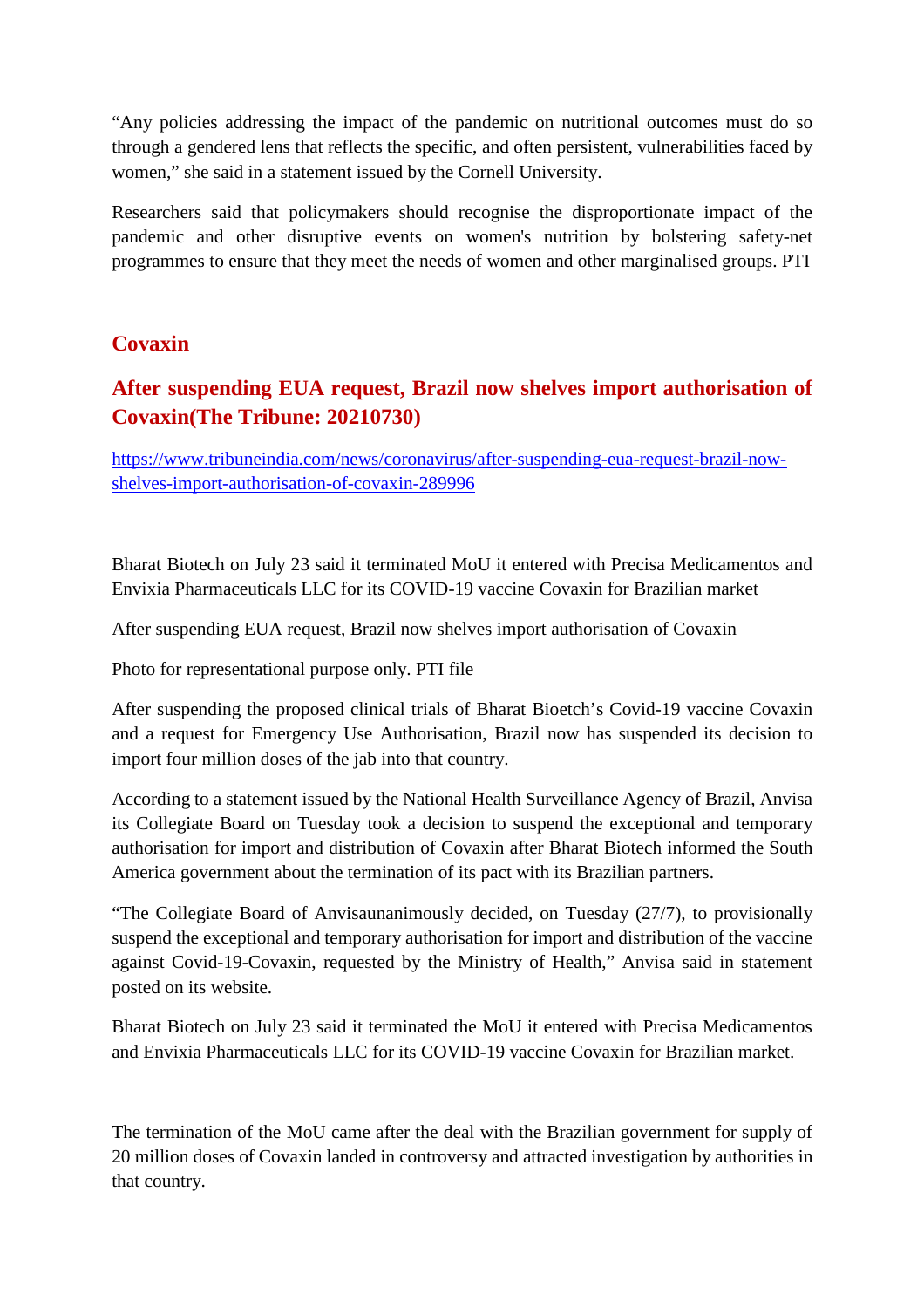"The measure prevails until there is new information that allows us to conclude that the legal and technical security of maintaining the decision that authorised the importation is maintained," Anvisa further said in a roughly translated version of Portuguese of the statement.

Though the exceptional and temporary importation of the vaccine had been authorized on June 4, at the ninth Extraordinary Meeting of the Collegiate Board of Anvisa, Brazil never imported the jab.

Bharat Biotech will continue to work diligently with Anvisa, to complete the regulatory approval process for Covaxin, Bharat Biotech had said while announcing the termination of its pact with its Brazilian partners. PTI

### **Coronavirus Third Wave**

# **केरल सेआएगी कोरोना कतीसरलहर? लगातार तीसरेदन मलेदेश के आधेकेस (Hindustan: 20210730)**

https://www.livehindustan.com/national/story-now-coronavirus-new-cases-crossed-44000 mark-and-22000-cases-alone-in-kerala-4274278.html

कोरोना संक्रमण की तीसरी लहर देश में केरल के जरिए दस्तक देगी? यह सवाल इसलिए उठने लगा है कि लगातार तीसरे दिन केरल में 20,000 से ज्यादा नए केस मिले हैं। एक बार फिर से राज्य में 22,064 केस मिले हैं, जो देश भर में मिले 44,230 मामलों का ठीक आधा हैं। शुक्रवार सुबह आए बीते एक दिन के डेटा के मुताबिक देश में 24 घंटों में 42,360 लोग कोरोना से रिकवर हुए हैं, जबकि 44,230 लोग संक्रमित हुए हैं। इसके साथ ही एक्टिव केसों की संख्या बढ़कर 4,05,155 हो गई है। कुल केसों के मुकाबले अब देश में सक्रिय मामले 1.28 फीसदी हो गए हैं। हालांकि अब भी डेली और वीकली पॉजिटिविटी रेट 5 फीसदी सेकम पर बना हुआ है।

यह लगातार तीसरा दिन है, जब देश में कोरोना के नए मामले 40,000 से ज्यादा मिले हैं और आज सबसे अधिक 44 हजार केस पाए गए हैं। यही नहीं केरल की बात करें तो वहां लगातार तीन दिनों से 20 हजार से अधिक केस मिल रहे हैं। इसी के चलते देश भर के नए केसों में बड़ा इजाफा देखने को मिल रहा है। हर दिन कोरोना के नए केसों का आंकड़ा 30 से 40 हजार के बीच रहता था, लेकिन केरल में रफ्तार बढ़ने के बाद यह 40 हजार के पार पहुंच गया है। इस बीच केरल में शनिवार और रविवार को कंप्लीट लॉकडाउन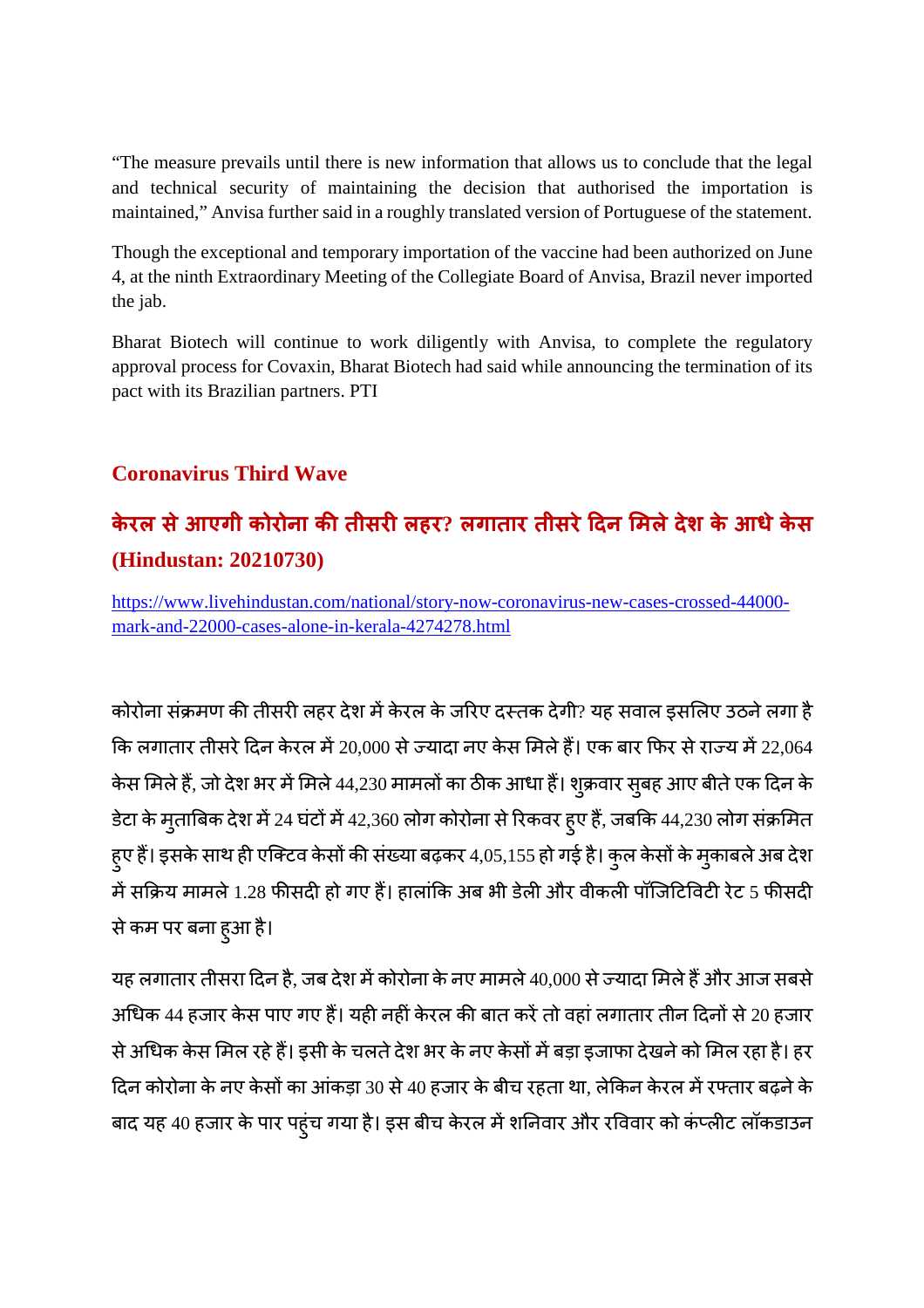का ऐलान किया गया है। यही नहीं राज्य की हेल्थ मिनिस्टर वीना जॉर्ज ने लोगों से अपील की है कि वे घरों में ही रहें।

वीना जॉर्ज ने कहा कि राज्य के लिए अगले दो से तीन हफ्ते अहम होंगे। हेल्थ मिनिस्टर ने लोगों से अपील की है कि वे एकत्रित होने से बचें और कहीं भी ऐसी जगह पर न जाएं, जहां भीड़ जुटने की संभावना हो। उन्होंने कहा कि राज्य में कोरोना की टेस्टिंग में तेजी लाई गई है और कोई भी मामला आ रहा है तो उसकी रिपोर्टिंग की जा रही है। वीना जॉर्ज ने कहा कि ब्धवार को 1,96,902 सैंपल लिए गए थे, जिसमें  $11.2$  पॉजिटिविटी रेट निकला है। इसके अलावा गुरुवार को  $1,63,098$  सैंपल लिए गए और पॉजिटिविट रेट बढ़कर 13.53 फीसदी हो गया।

#### **New Cases**

### **India reports 44,230 Covid-19 cases, 555 deaths in last 24 hours (The Indian Express: 20210730)**

https://indianexpress.com/article/india/coronavirus-india-reports-44230-new-covid-19-cases-555-deaths-7429687/

The country's overall caseload has risen to more than 3.15 crore, while the death toll stands at over 4.23 lakh.

Mumbai: A BMC health worker collects swab samples of a passenger for COVID-19 test, at Dadar station, in Mumbai, Thursday, July 22, 2021. (PTI Photo)

India reported 44,230 new Covid-19 cases and 555 related deaths in the last 24 hours ending at 8 am on Friday, according to data released by the Union Health Ministry. With this, the country's overall caseload has gone up to over 3.15 crore (3,15,72,344), while the death toll stands at over 4.23 lakh (4,23,217).

The number of active cases in the country registered an increase for the third consecutive day, data showed. The number of active cases has gone up to 4,05,155, accounting for 1.28 per cent of the total caseload, while the recovery rate stood at 97.38 per cent.

The number of people who have recovered from the disease has gone up to over 3.07 crore, while the case fatality rate stands at 1.34 per cent.

Lok Sabha scheduled to hold discussion on Covid today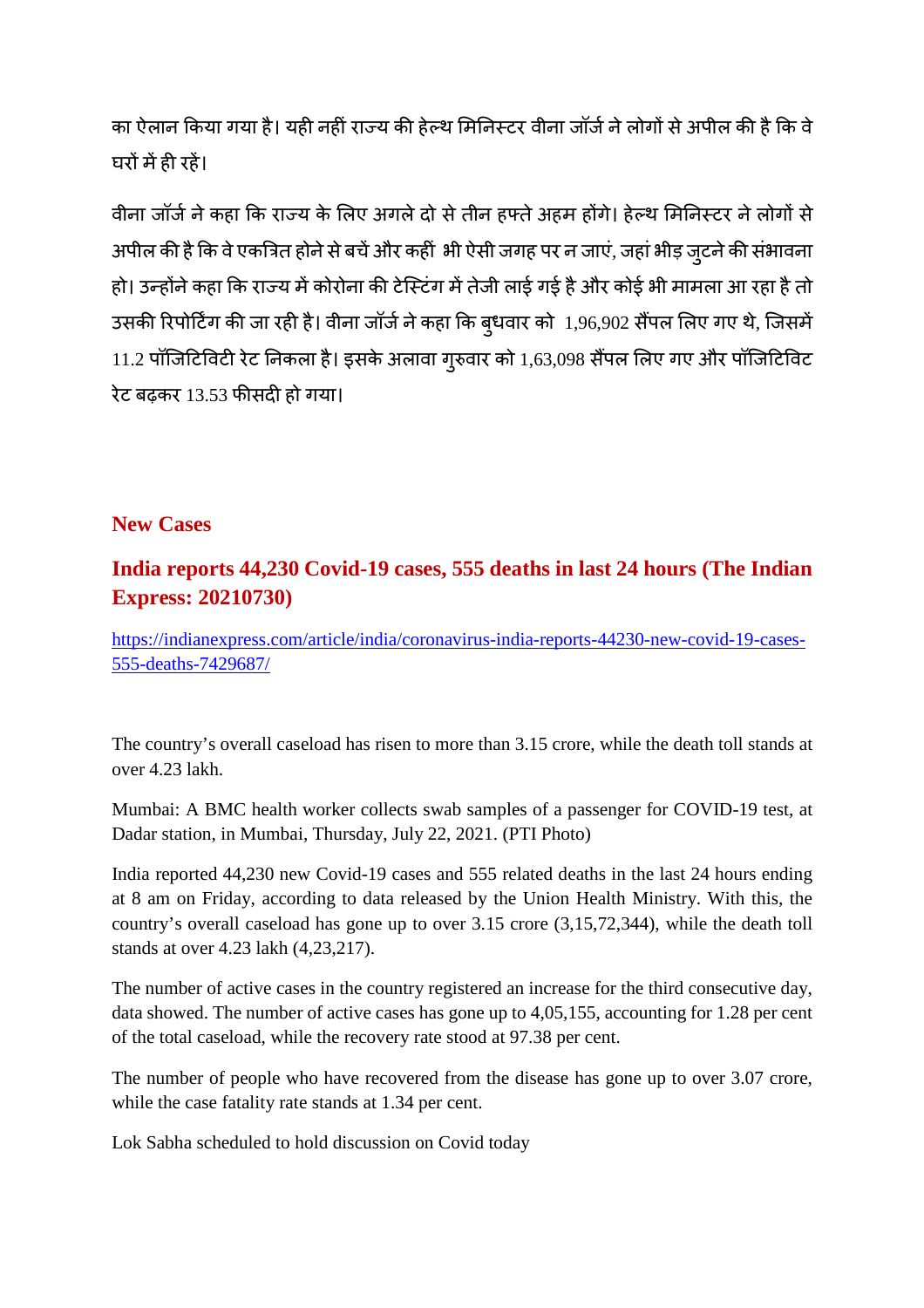A discussion on the Covid-19 pandemic is set to take place in the Lok Sabha on Friday. N K Premchandran and Vinayak Raut are expected to "raise a discussion on the situation arising out of Covid-19 pandemic in the country and various aspects related to it.", news agency PTI reported.

A discussion on the pandemic was held in the beginning of the Monsoon Session in Rajya Sabha. The government had then strongly defended its strategy to combat Covid.

#### Two Vaccines

# एक ही इंसान को लगेगी 2 अलग वैक्सीन? Covishield और Covaxin के मिक्स डोज के ट्रायल की सिफारिश (Hindustan: 20210730)

https://www.livehindustan.com/national/story-will-the-same-person-take-2-differentvaccines-recommended-trial-of-mixed-doses-of-covishield-and-covaxin-india-hindi-news-4274245.html

लगभग दो साल से पूरे विश्व में तांडव मचा रहा कोरोना वायरस अब भी थमने का नाम नहीं ले रहा है। ऐसे में इसके खिलाफ आए दिन नई नई वैक्सीन आ रही हैं। लेकिन ये पहली बार है जब दो अलग-अलग वैक्सीन की खुराकों को मिलाकर ट्रायल देने पर विचार किया जा रहा है। दरअसल, सेंट्रल ड्रग्स स्टैंडर्ड कंट्रोल ऑर्गनाइजेशन (CDSCO) की कोविड-19 पर बनी सब्जेक्ट एक्सपर्ट कमेटी ने गुरुवार को कोविशील्ड और कोवैक्सीन को मिक्स कर उसके ट्रायल की सिफारिश की है।

300 वॉलंटीयर्स पर मिक्स डोज का टायल

सूत्रों के अनुसार, तमिलनाडु के वेल्लोर के क्रिश्चियन मेडिकल कॉलेज (सीएमसी) ने कोविशील्ड और कोवैक्सिन के इंटरचेंजबिलिटी स्टडी प्रोटोकॉल की एप्लीकेशन को आगे बढ़ाया था। उन्होंने कहा, "कोवैक्सिन और कोविशील्ड की खुराक के मिक्स के लिए 300 वॉलंटीयर्स पर जल्दी ही चार फेज का ट्रायल होना चाहिए।" उन्होंने समझाया कि ट्रायल के पीछे का उददेश्य यह देखना है कि क्या किसी व्यक्ति को वैक्सीन का कोर्स पूरा करने के लिए कोविशील्ड और कोवैक्सिन के दो अलग-अलग टीके दिए जा सकतेह।

### बच्चों पर वैक्सीन ट्रायल की मंजूरी की सिफारिश

एक्सपर्ट पैनल ने ये भी कहा है कि बॉयोलॉजिकल ई की वैक्सीन को बच्चों पर ट्रायल की मंजूरी की सिफारिश दी जाए। एक्सपर्ट कमेटी ने सिफारिश की है कि बॉयोलॉजिकल ई को 5 से 17 साल के बच्चों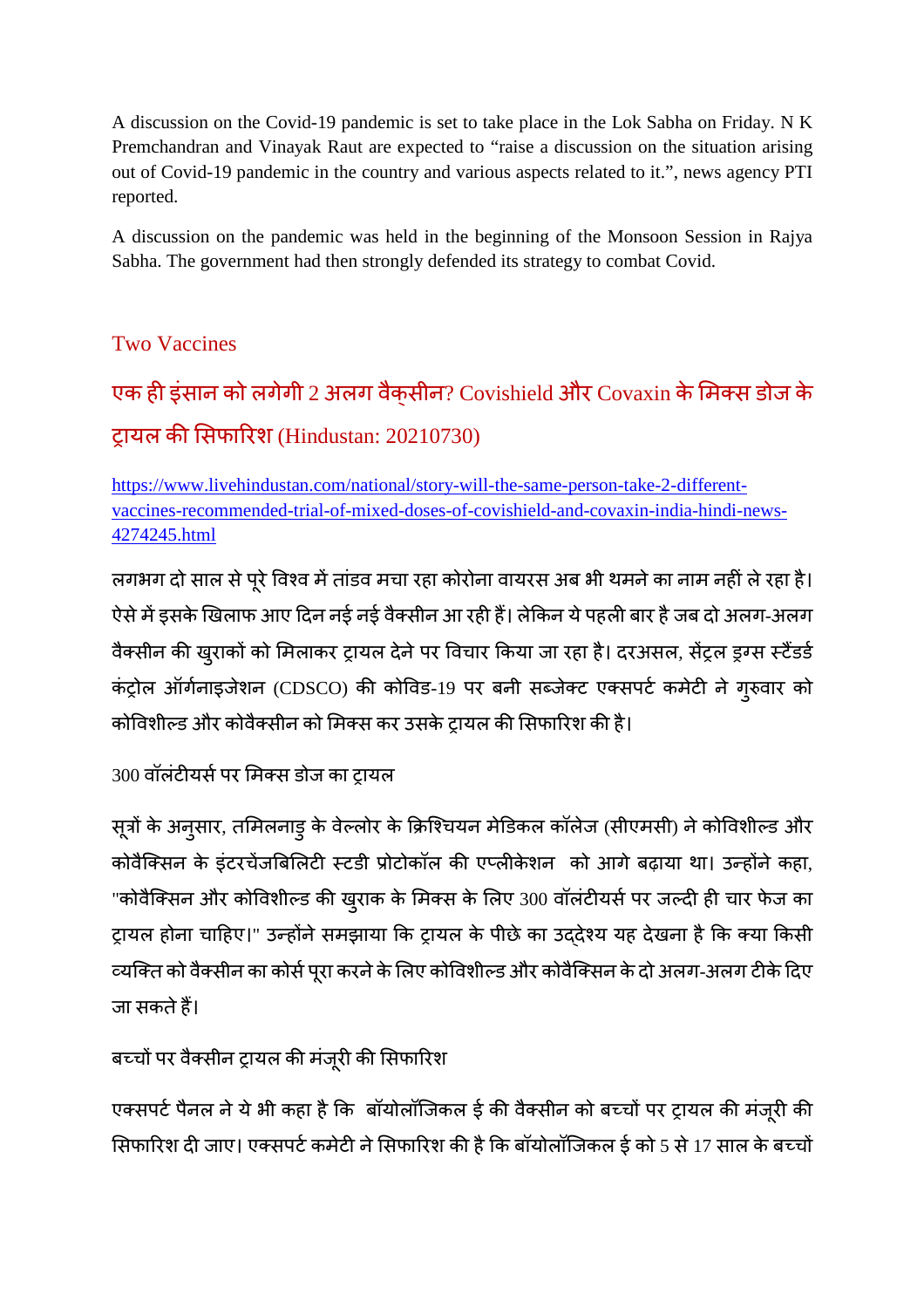पर अपनी वैक्सीन के फेज-2 और फेज-3 के क्लीनिकल ट्रायल करने की मंजुरी की सिफारिश की जाए। हालांकि, कमेटी ने 18 साल से ऊपर के लोगों पर चल रहे टायल का डेटा भी मांगा है।

बता दें कि ये चौथी वैक्सीन है, जिसे बच्चों पर क्लीनिकल ट्रायल की मंजूरी देने की सिफारिश एक्सपर्ट पैनल ने की है। इससे पहले भारत बायोटेक, जायडस कैडिला और नोवावैक्स की ओर से मंजूरी की सिफारिश भी हो चुकी है। भारत बायोटेक और जायडस की वैक्सीन का ट्रायल बच्चों पर चल भी रहा है। जबकि, नोवावैक्स की वैक्सीन कोवोवैक्स को ट्रायल की मंजूरी देने की सिफारिश कमेटी ने कुछ दिन पहले ही की है।

#### जॉनसन एंड जॉनसन ने वापस लिया टायल का आवेदन

इधर, अमेरिकी कंपनी जॉनसन एंड जॉनसन ने पहले भारत में भी अपनी सिंगल डोज वैक्सीन के क्लीनिकल ट्रायल का आवेदन दिया था। लेकिन, अब उसने अपने इस आवेदन को वापस ले लिया है। एप्लीकेशन के अनुसार जॉनसन एंड जॉनसन भारत में 600 लोगों पर सिंगल डोज वैक्सीन का ट्रायल करना चाहती थी। ये टायल 18 से 59 साल और 60 साल से ऊपर के लोगों पर होना था।

#### **Covishield vaccine**

#### **Covishield vaccine study shows breakthrough impact (The Indian Express: 20210730)**

https://indianexpress.com/article/explained/covishield-study-shows-breakthrough-impact-7427402/

Perhaps the largest study on vaccine effectiveness — on 1.59 million armed forces personnel — shows a 93% reduction in breakthrough infections.

Interim results from a study of 1.59 million healthcare and frontline workers of the Indian armed forces — among the largest studies carried out anywhere in the world — have showed a 93 per cent reduction in breakthrough infections after vaccination with Covishield.

Covishield, the made-in-India variant of Oxford-AstraZeneca's AZD-1222 formulation, is the predominant vaccine being used in India's mass immunisation programme against SARS-CoV-2, the Covid-19 virus.

The results of the study ('Covishield (AZD1222) Vaccine effectiveness among healthcare and frontline Workers of Indian Armed Forces: Interim results of VIN-WIN cohort study'), published in a special issue of the peer-reviewed Medical Journal Armed Forces India on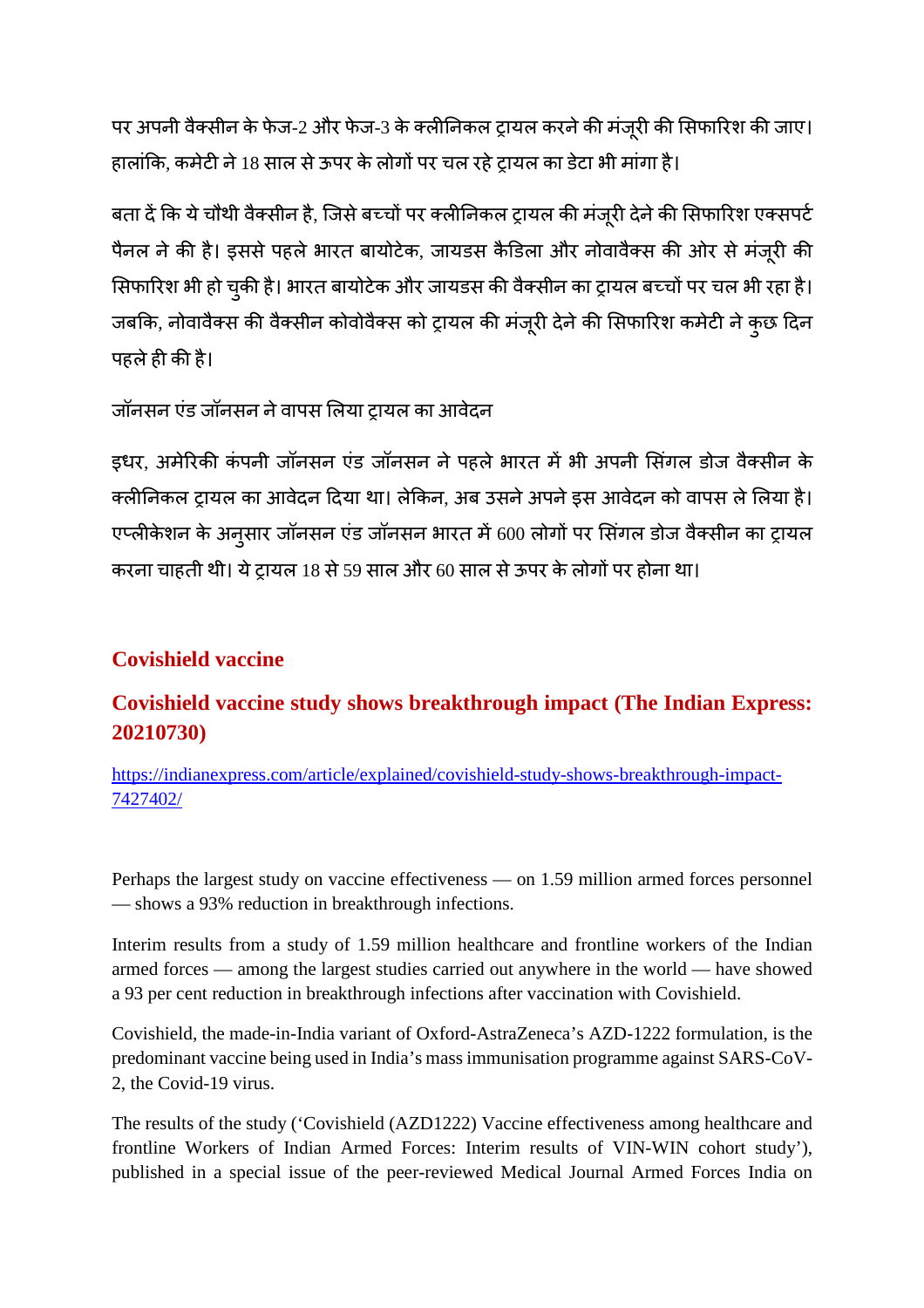Tuesday, underline the strong benefits of vaccination against breakthrough infections and deaths, and reiterate the message 'Get Vaccinated, Stay Safe', the researchers said.

"This is the largest study from India evaluating Covid vaccine effectiveness so far," the researchers have said. Air Cmde Subramanian Shankar, corresponding author of the study, told The Indian Express: "Other studies have a sample size under 1 million. Hence we believe that VIN-WIN cohort is possibly one of the largest studies worldwide on vaccine effectiveness, if not the largest."

#### Study and findings

Healthcare workers and frontline workers of the armed forces were among the first to get their jabs after India started vaccinating on January 16 this year. The study presents an interim analysis of vaccine effectiveness estimates of 1.59 million recipients until May 30.

"Data of 1,595,630 individuals (mean age 27.6 years; 99% male) over 135 days was analysed. Till 30 May, 95.4% and 82.2% were partially and fully vaccinated (respectively)," says the study.

"The UV (unvaccinated), PV (partially vaccinated) and FV (fully vaccinated) compartments comprised 106.6, 46.7 and 58.7 million person-days respectively. The number of breakthrough cases in the UV, PV and FV groups were 10,061, 1,159 and 2,512; while the deaths were 37, 16, and 7 respectively. Corrected VE (vaccine effectiveness) was 91.8-94.9% against infections."

The study used anonymised data from the existing Armed Forces Health Surveillance system which had been enhanced for monitoring Covid-19. The system had data for daily vaccinations with first and second doses, dates of testing positive for Covid-19, and Covid-related deaths. As the shift occurred from unvaccinated to partially vaccinated and then fully vaccinated, the numbers in each group changed daily. Since each individual stayed in the three groups (UV, PV, and FV) for varying lengths of time, the population at risk was measured in person days (100 person-days could be either one person for 100 days or 10 persons for 10 days each).

The crude rates were calculated by dividing infections/deaths by the population at risk, and corrections were made for the force of the pandemic's second wave in April-May 2021, which was 600-1,000 times higher than in January, Air Cmde Shankar said.

A study from Scotland published in The Lancet in April this year analysed a cohort of 1.33 million people who were vaccinated between December and February to gauge the "realworld" effectiveness of first doses of the Pfizer-BioNTech and Oxford-AstraZeneca vaccines against hospital admissions. The results showed a vaccine effect of 91 per cent for Pfizer-BioNTech and 88 per cent for Oxford-AZ.

The study concluded that the "mass roll-out of the first doses of the…vaccines was associated with substantial reductions in the risk of hospital admission due to Covid-19".

The VIN-WIN study mentions results of other Covishield vaccine effectiveness studies as well.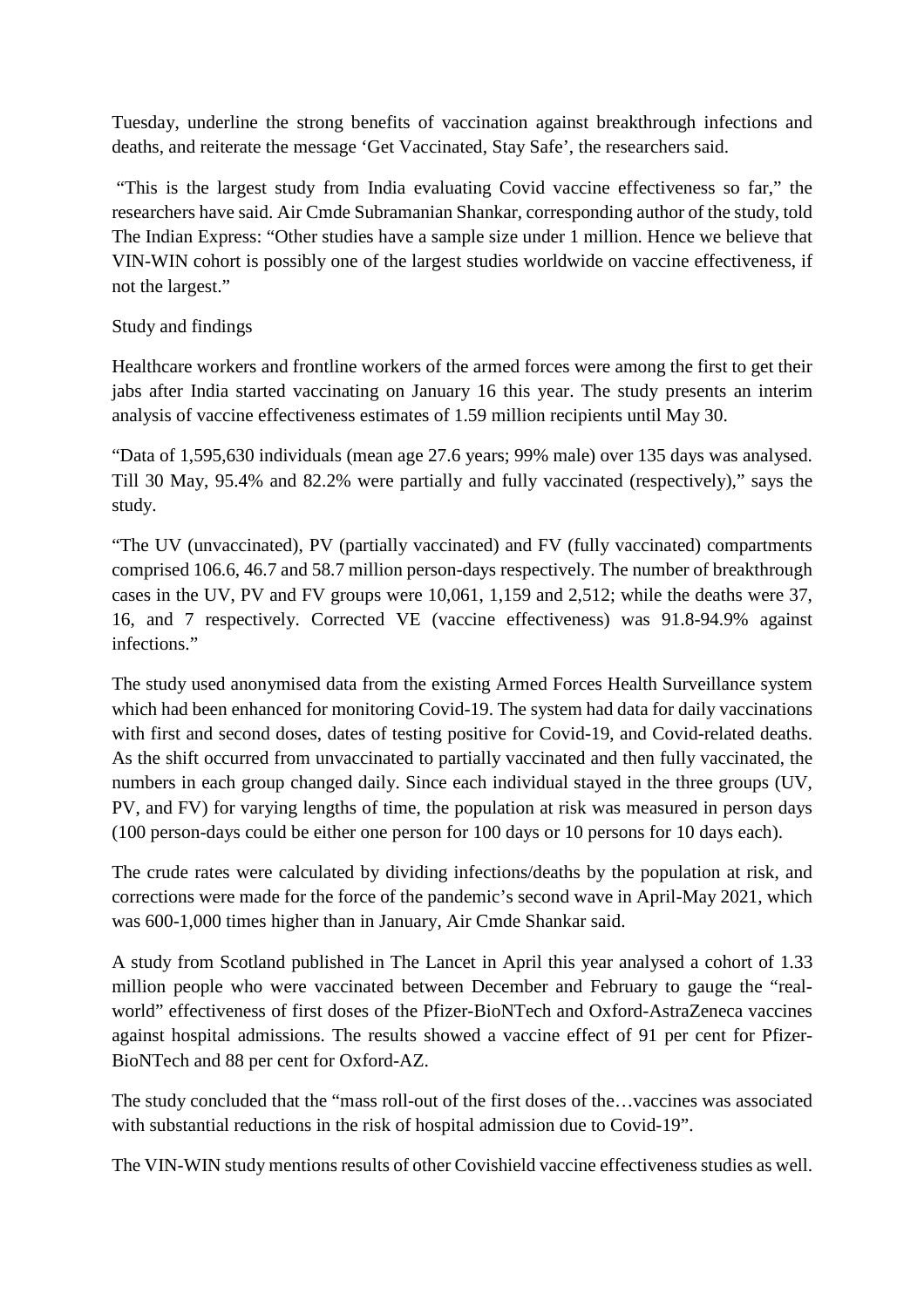A case control study in the UK among 1.57 lakh people older than 70 years found reduced odds of 73 per cent in cases and 43 per cent in hospital admissions; an RCT study of 11,000-odd individuals older than 18 years in the UK, Brazil, and South Africa reported a reduction of 62% in cases; and an RCT study of 2,026 HIV-negative individuals aged 18-65 in South Africa reported a reduction of 22 per cent cases against the B.1.351 (Beta) variant of the virus.

Earlier this month the Indian Council of Medical Research reported the findings of a study done by the police department of Tamil Nadu, ICMR-National Institute of Epidemiology, and Christian Medical College, Vellore, that showed 82 per cent effectiveness on personnel who had received a single dose, and 95 per cent on those administered both jabs.

In Maharashtra, a study across 20 government Covid centres under the director of medical education and research showed that 87.5 per cent of those hospitalised were not vaccinated.

#### Challenges and limitations

The VIN-WIN study was carried out at a time when the country was reeling from the second wave of the pandemic. "The study cohort, belonging to the tri services, was spread across the nation. Apart from constraints of terrain and location, data had to be collated at a central facility and updated on a daily basis. This required creating a novel surveillance system," Air Cmde Shankar said.

"A conventional cohort study incurs significant cost. So the Armed Forces Medical Services team decided to innovatively use results of the natural experiment that was created with 1.59 million individuals moved from unvaccinated to partially to fully vaccinated groups. By tracking them in detail on a daily basis, researchers could use the individuals as their own 'internal comparison'," he said. "Researchers had to also take into account the changing dynamics of disease transmission in the form of the pandemic's second wave."

Among the limitations of the study, the authors have noted that "the cohort differed from the Indian population". "While the mean age of this cohort (27.6 years) was similar to that of the Indian population, the confidence interval was much narrower as it did not represent almost 50% of the population (age <18 years  $\sim$ 40% and >60 years $\sim$ 10% )."

Also, it was a "predominantly male cohort comprising individuals with minimal comorbidities". Thus, the results "may not generalize across the entire population", and "vaccine effectiveness may or may not be similar…"

#### Biggest takeaway

Surg Vice Admiral Rajat Datta, Director General, Armed Forces Medical Services, and coauthor of the study, said in a statement: "The study sends a clear message of vaccine efficacy… It would be an important step to help overcome vaccine hesitancy backed by scientific evidence."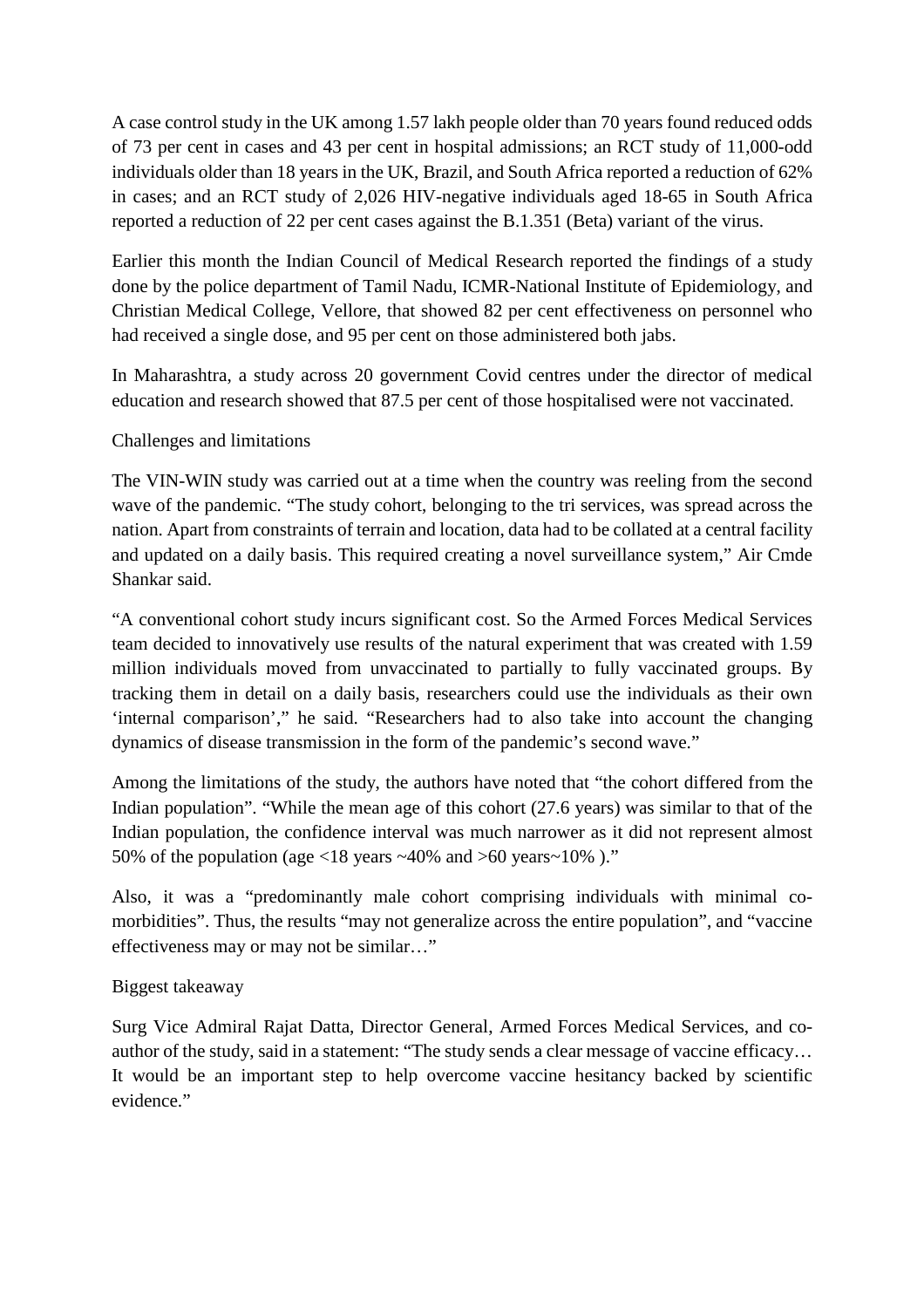Air Cmde Shankar said the team would now follow this cohort over time to answer other questions; "one of the important ones would be to determine the ideal time for a third/booster dose".

On Tuesday, Dr V K Paul, Member NITI Aayog (Health), spoke about the importance of the armed Forces study. "While no vaccine can guarantee against infection, it can prevent serious disease," he said.

#### **Antibodies**

# **कोवड का घातक व प भी हो सकेगा नि य,वै ानक नेबनाई भेड़ के ख ू न से शितशालएंटबॉडी (Hindustan: 20210730)**

https://www.livehindustan.com/lifestyle/story-scientists-made-powerful-antibodies-fromsheep-blood-to-neutralize-deadly-forms-of-covid-4274280.html

वैज्ञानिकों ने भेड़ के रक्त से एक शक्तिशाली एंटीबॉडी विकसित की है। इससे कोविड-19 के लिए जिम्मेदार कोरोना वायरस (सार्स-कोव-2) और इसके नए घातक स्वरूपों को प्रभावी ढंग से निष्क्रिय कया जा सकता है।

जर्मनी स्थित मैक्स प्लैंक इंस्टीट्यूट (एमपीआई) फॉर बायोफिजिकल केमिस्ट्री के शोधकर्ताओं ने उल्लेख किया कि ये सुक्ष्म एंटीबॉडी पूर्व में विकसित की गई इस तरह की एंटीबॉडी की तुलना में कोरोना वायरस को एक हजार गुना अधिक निष्क्रिय कर सकती है।

इस अनुसंधान से संबंधित रिपोर्ट एम्बो पत्रिका में प्रकाशित हुई है। शोधकर्ताओं ने कहा कि वर्तमान में इन एंटीबॉडी का चिकित्सीय परीक्षण किए जाने की तैयारी चल रही है। कम दाम में इन एंटीबॉडी का उत्पादन बड़ी मात्रा में किया जा सकता है।

ये कोविड-19 उपचार से संबंधित वैश्विक मांग को पूरा कर सकती है। उल्लेखनीय है कि एंटीबॉडी शरीर की रोग प्रतिरोधक क्षमता में मदद करती है। ये वायरस से चिपककर उसे निष्क्रिय कर देती है।

#### **Vaccination**

**Vaccinating the young: On priority groups (Hindustan: 20210730)**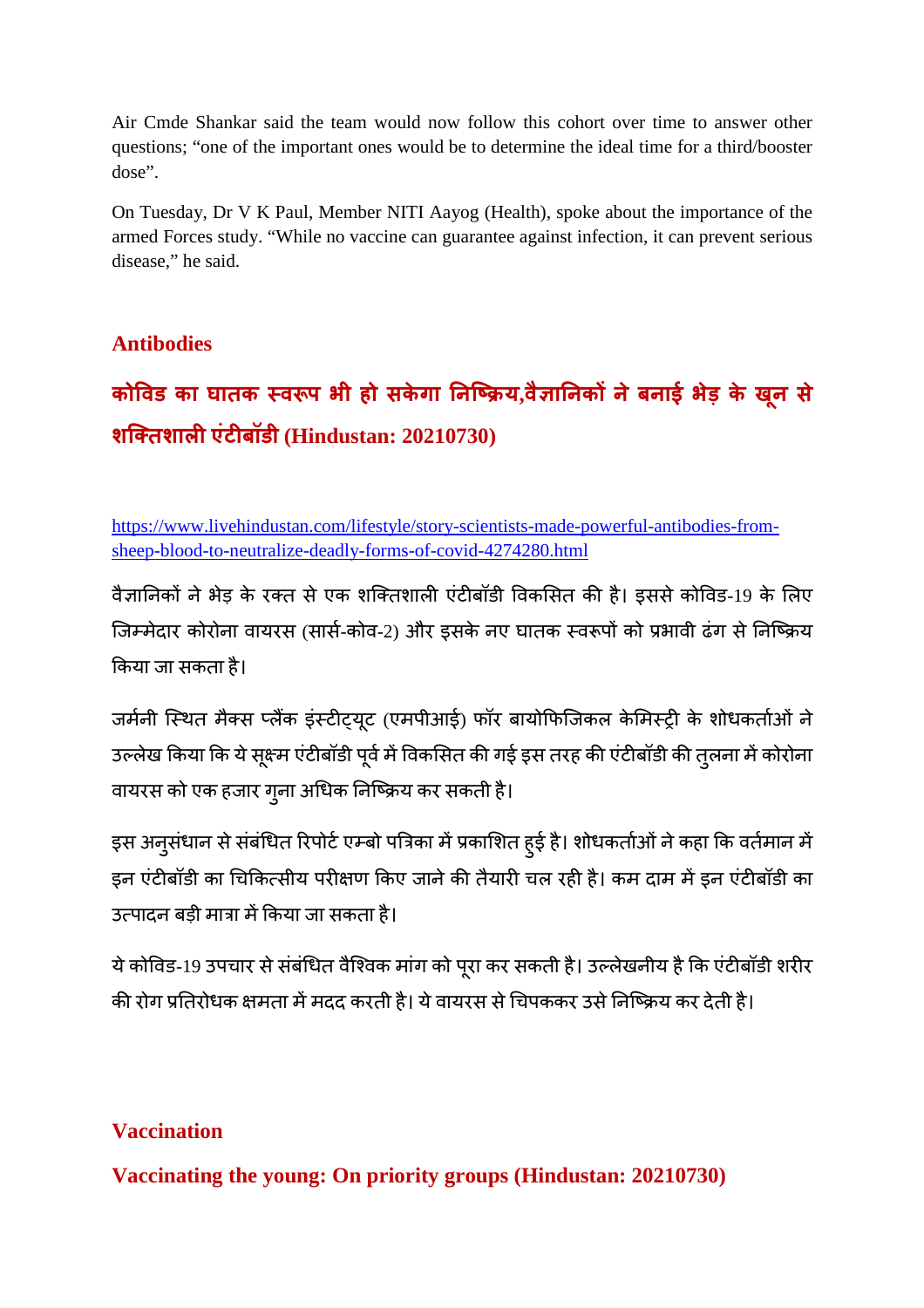https://www.thehindu.com/opinion/editorial/vaccinating-the-young-the-hindu-editorial-onneed-to-prioritise-inoculation-of-adult-population/article35616294.ece?homepage=true

India must continue to prioritise vaccination of the adult population

As India's vaccination drive chugs along with sporadic bursts of frenetic inoculation, there are possibilities of administering vaccines to children soon — as early as next month. At present, two Indian vaccines may be eligible for administration to children. Zydus Cadilla's ZycoV-D, a three-dose plasmid DNA vaccine, with a 66.6% efficacy in phase-3 trials, has also been tested in adolescents (12-18 years), data for which has been submitted to the regulator. The company has also requested permission to test in children over five. Covaxin's Bharat Biotech is also testing the vaccine in a cohort of children below 12. Though none of these studies has been completed, the expectations are that these vaccines may be ready by September. Pfizer's mRNA vaccine has been authorised in those above 12 and Moderna's too may be similarly approved in the U.S. Both companies are reportedly in discussions with the Indian government. Young children are at the least risk of hospitalisation and death from COVID-19 but are capable of being infection carriers and putting older caregivers at risk. This undergirds the difficult decision by governments to continue with school closures that has brought forth unprecedented challenges such as denying many Indian children access to quality education.

From the global experience so far, the broad principle is that if an effective vaccine is available, it must be administered irrespective of age. However, it is also true that the vaccines are far more effective at protecting from disease than infection. Because children and adults respond to the virus differently, it still remains to be seen whether vaccinating children as a pre-requisite to opening schools actually brings down overall rates of infection. Countries that have vaccinated those above 12 and have fully opened up are also those boasting high rates of adult vaccination. In India, only around 10% of all adults have been fully vaccinated. India already has a challenging target of fully inoculating all adults — 94.4 crore — by the end of the year. A key constraint has been Covaxin; its manufacturer has been unable to ramp up monthly production to its stated nearly six crore doses. Put together, this implies that if the aim of universal vaccination is to protect from disease, then the thrust must be on prioritising adults over children. Government and independent experts have advised that schools can open in a staggered fashion. This again underlines that reopening should not be contingent on vaccination alone. There is also the worry that prioritising vaccines for children would mean diverting already limited stocks. Rather than blindly emulate the West, India must decide on what policy works best for its entire population, including children.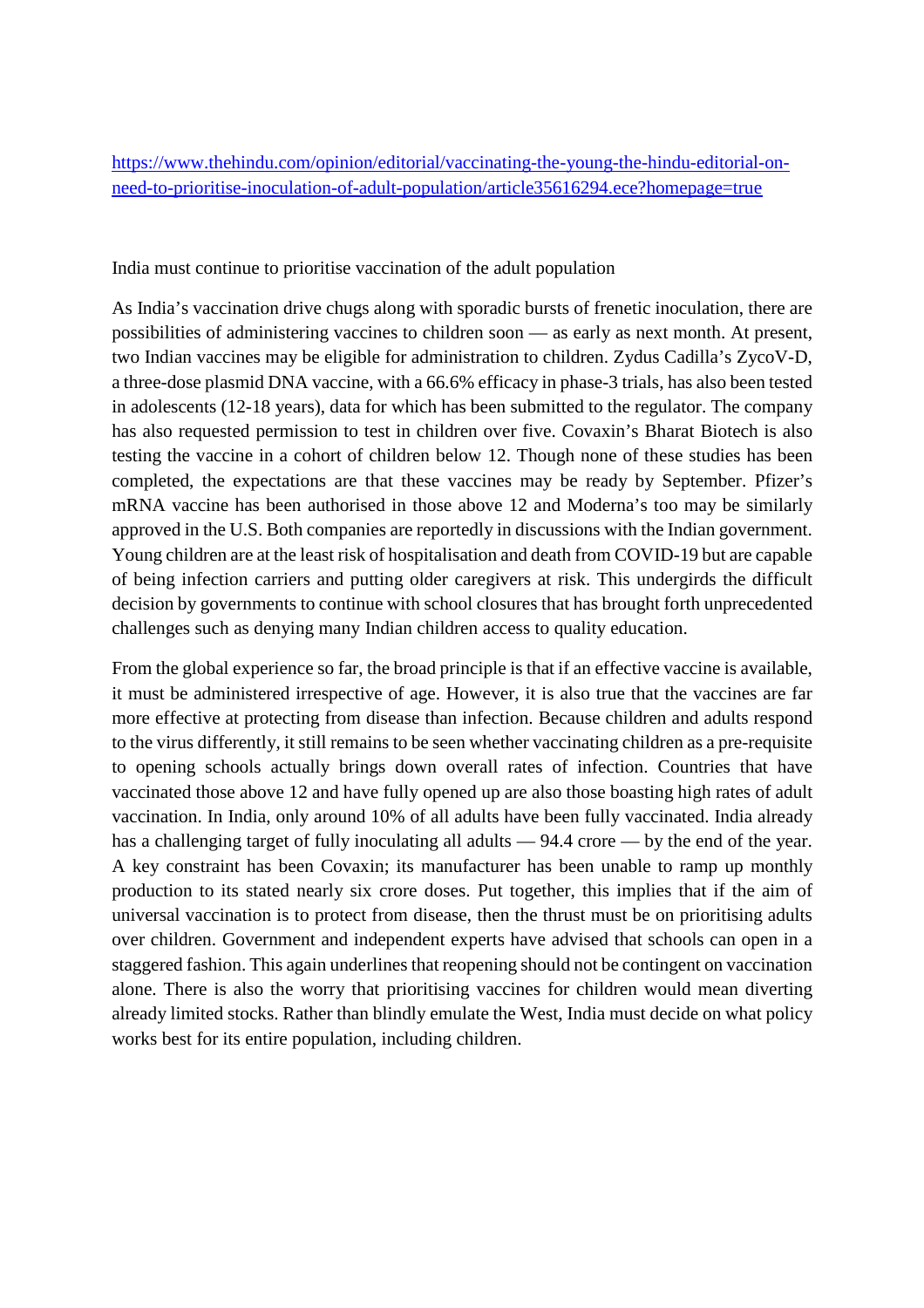#### **Food and Nutrition**

# **दमागी सेहत को द ुत रखेगा फलका सेवन, रोजाना सफआधी मौसमी खानेसे दखनेलगेगा फक(Hindustan:20210730)**

https://www.livehindustan.com/lifestyle/story-health-benefits-of-eating-fruits-consumptionof-fruits-will-keep-mental-health-healthy-mosambi-fruit-benefits-4274263.html

आहार में तीन हिस्सा रंग-बिरंगे फल और सब्जियों का सेवन बुजुर्गावस्था में याददाश्त की कमी से बचा सकता है। इतना ही नहीं रोजाना सिर्फ आधी मौसमी खाने से भी मस्तिष्क स्वस्थ रहता है।

अमेरिकी शोधकर्ताओं का कहना है कि निश्चित फल का सेवन मानसिक सेहत को बरकरार रखता है।

अध्ययन के दौरान दिमाग पर मौसमी के सेवन से होने वाले असर की जांच की। पाया गया कि मौसमी में मौजूद एंटीऑक्सिडेंट मस्तिष्क की सेहत में सुधार करने में कारगर हैं। हर रोज सिर्फ आधी मौसमी खाने से मानसिक सेहत में गिरावट 30 फीसदी तक कम करने में सफलता मिली। उन्होंने कहा कि सिर्फ मौसमी ही नहीं बल्कि गाजर, नारंगी, अंगूर जैसे फलों के सेवन से भी मानसिक सेहत में गिरावट का जोखम कम हो जाता है।

50,000 महिलाओं और पुरुषों पर किया गया अध्ययन

अध्ययन में देखा गया कि जिन लोगों ने जीवन में देर से इन फलों का सेवन शुरू किया, उनकी याददाश्त को भी लाभ हुआ। हार्वर्ड विश्वविद्यालय के शोधकर्ताओं ने 20 सालों तक 50 हजार महिलाओं और पुरुषों पर अध्ययन किया। प्रतिभागियों से पूछा गया कि वह कितनी बार विभिन्न फलों का सेवन करते हैं और इसके बाद उनकी याददाश्त संबंधी योग्यता से जुडे प्रश्न पूछे गए।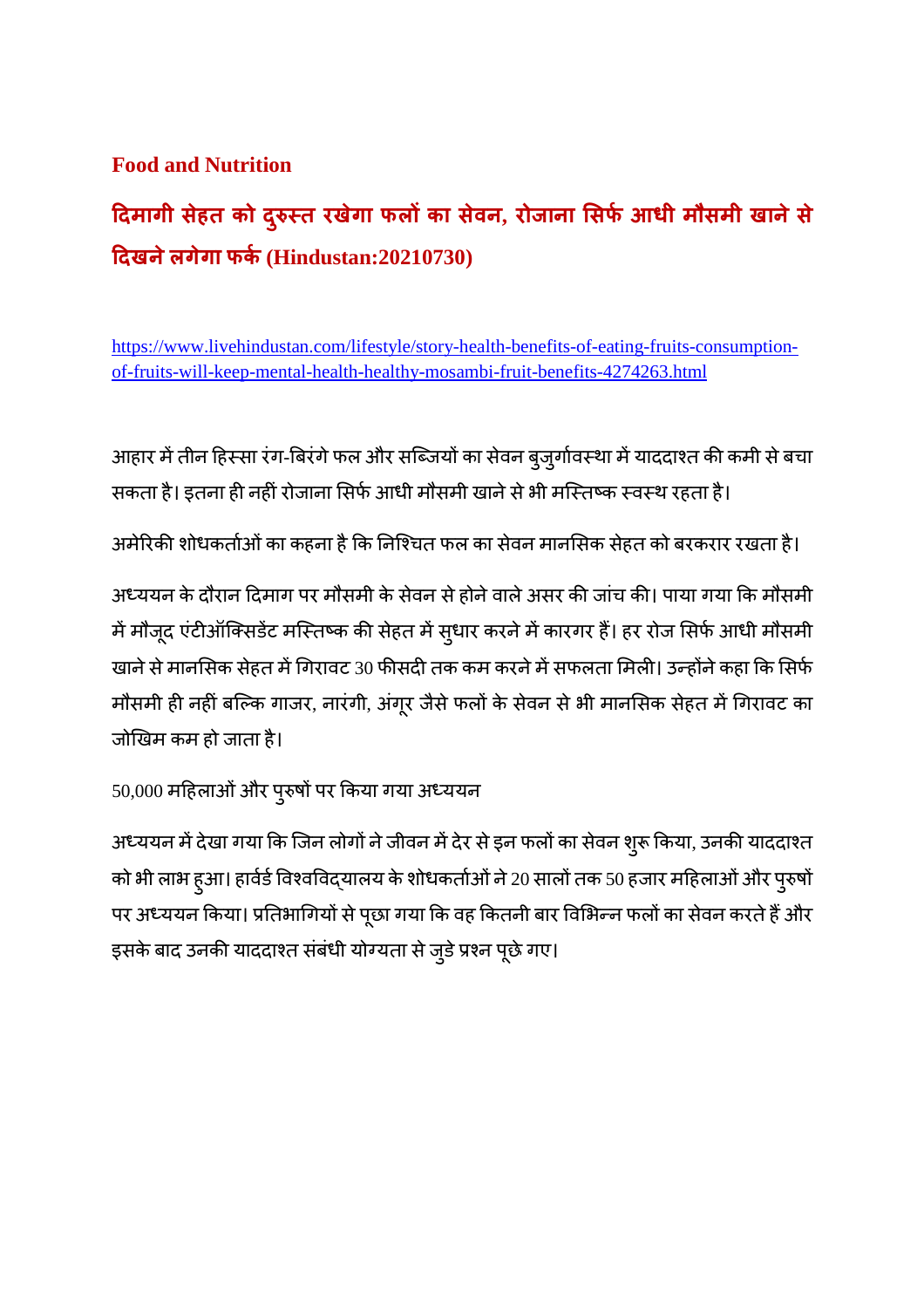#### **Yoga and Physical Fitness**

# **बह ु त ह कम समय मबॉडी सेबडै कोलेॉल आउट करती हये4 एसरसाइजेस (Hindustan: 20210730)**

https://www.jagran.com/lifestyle/health-these-4-exercises-reduce-bad-cholesterol-from-thebody-in-a-very-short-time-21878237.html

बैड कोलेस्ट्रॉल को आसान भाषा में समझें तो मोटापा और दिल से जुड़ी बीमारियों की वजह। इसलिए इसे जितना हो सके एक्सरसाइज़ और खानपान की मदद से कम रखें। तो आज उन्हीं एक्सरसाइजेस के बारे में बताएंगे जो हैं इसे कम करने में हेल्पफुल।

बॉडी में बैड कोलेस्ट्रॉल जमने पर मोटापे के अलावा हार्ट रिलेटेड प्रॉब्लम्स जैसी सिच्एशन का सामना करना पड़ सकता है। हालांकि, अगर आप डेली रूटीन में एक्सरसाइज को शामिल करते हैं, तो बैड कोलेस्ट्रॉल को बॉडी में जमा होने से रोक सकते हैं। आइए जानते हैं कि किन एक्सरसाइजेस से मिल सकता है ज्यादा फायदा..

#### करें रनिंग और जॉगिंग

रनिंग और जॉगिंग को कोलेस्ट्रॉल कम करने में असरदार माना गया है। रनिंग करने में आपके गुड कोलेस्ट्रॉल यानि एचडीएल में बढ़ोत्तरी होती है और एलडीएल यानि बैड कोलेस्ट्रॉल तेजी से घटता है। साथ ही, कैलोरीज़ बर्न करने में भी रनिंग और जॉगिंग करना बहुत फायदेमंद होता है। खाना खाने के बाद अगर आप टहलते हैं तो इससे भी काफी हद तक कोलेस्ट्रॉल कंट्रोल होता है।

## िवमगं हैबहुत फायदेमंद

स्विमिंग कैलोरीज़ बर्न करने और कोलेस्ट्रॉल घटाने में बहुत हेल्पफुल साबित होती है। इसे रनिंग और जॉगिंग से भी बेहतर माना जाता है। स्विमिंग एक कॉर्डियोवैस्कुलर वर्कआउट है। इसे करने से बॉडी फैट बर्न होता है। अगर आप रोज स्विमिंग करते हैं, तो अपना बैड कोलेस्ट्रॉल आसानी से कम कर सकते हैं। स्विमिंग में आपकी पूरी बॉडी मूव होती है, जो उसे हेल्दी रखने में मदद करता है।

#### एरोबिक्स भी हो रूटीन में

हफ्ते में कम से कम 5 दिन कुल 30 मिनट तक एरोबिक्स करने से बॉडी में बैड कोलेस्ट्रॉल की क्वांटिटी कम होती है। इतना ही नहीं, एरोबिक्स करने से आप हाई ब्लड प्रेशर की प्रॉब्लम से भी छुटकारा पा सकते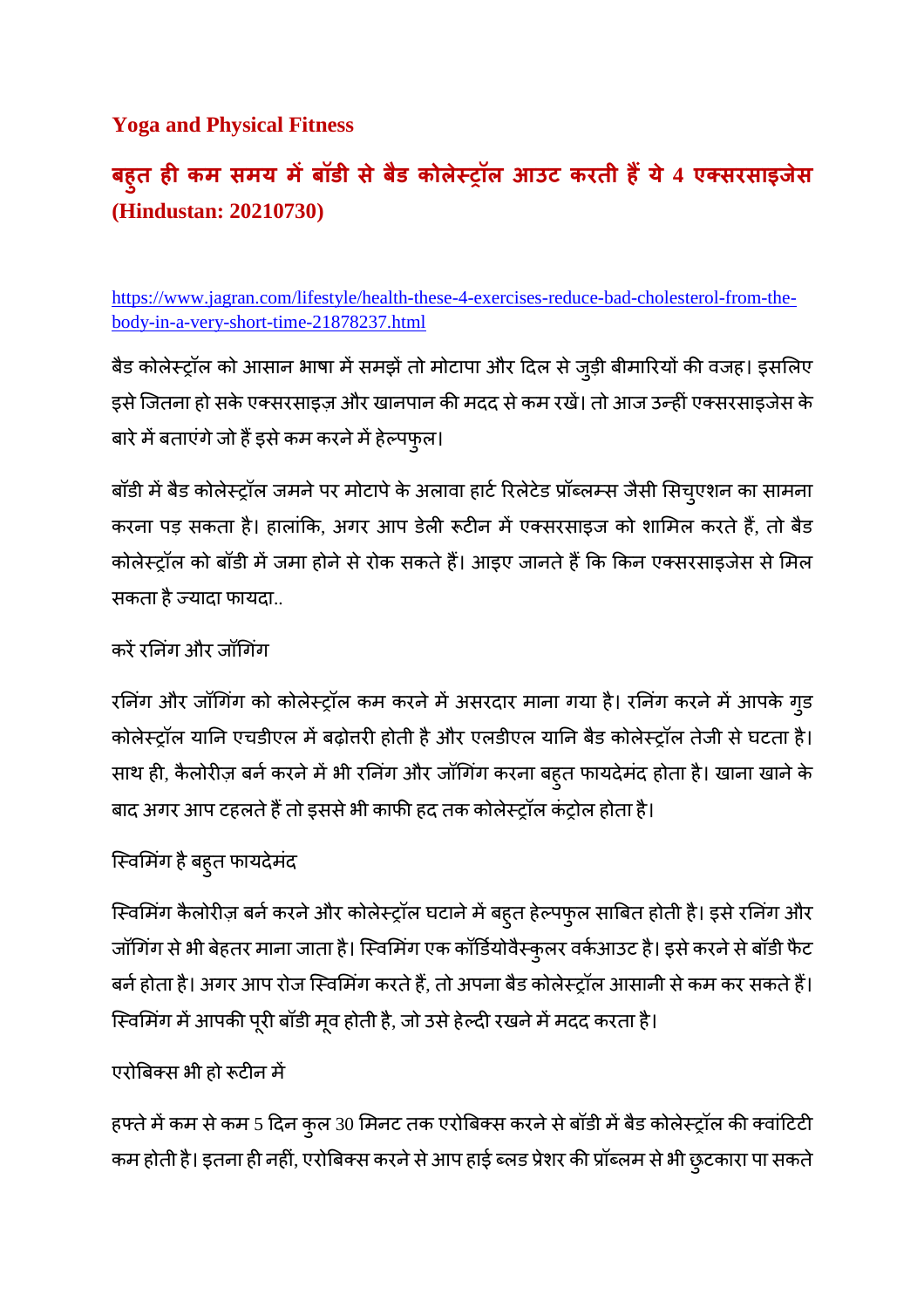हैं। इससे आपका वजन कंट्रोल में रहता है और कार्डियोवैस्कुलर प्रॉब्लम्स होने का रिस्क कम हो जाता है।

```
पुश-अप्स हैं बहुत काम के
```
बॉडी के कोर को मजबूत बनाने के साथ ही पुश-अप्स कोलेस्ट्रॉल कम करने में भी मददगार है। वॉर्म-अप के तौर पर इसे रोज करने से कैलोरीज़ बर्न होती है। जिससे वजन कम होता है और कोलेस्ट्रॉल भी घटता है।

नोटः अगर आप हार्ट रिलेटेड किसी प्रॉब्लम का सामना कर रहे हैं तो एक्सरसाइज शुरू करने से पहले अपने डॉक्टर की सलाह जरूर लें।

### **Acute malnourished children**

## **9.27 lakh severely acute malnourished children in the country: Govt (The Hindu: 20210730)**

https://www.thehindu.com/news/national/927-lakh-severely-acute-malnourished-children-inthe-country-govt/article35619948.ece?homepage=true

'Over 40% of such children were found in Uttar Pradesh alone', Minister Smriti Irani tekks Rajya Sabha

A total of 9.27 lakh severely acute malnourished children between the age of six months and six years have been identified in the country till November 2020, the government told Parliament.

Over 40% of such children were found in Uttar Pradesh alone.

"As per ICDS-RRS (Rapid Reporting System) Portal, as on 30th November, 2020, 9,27,606 severely acute malnourished (SAM) children (6 months - 6 years) have been identified in the country, out of which 3,98,359 are from the State of Uttar Pradesh," Minister for Women and Child Development Smriti Irani told Rajya Sabha in response to a question.

Despite the staggering numbers more than 40% of funds released to State governments since the launch of Poshan Abhiyaan in 2017 remains unutilised, government data shows.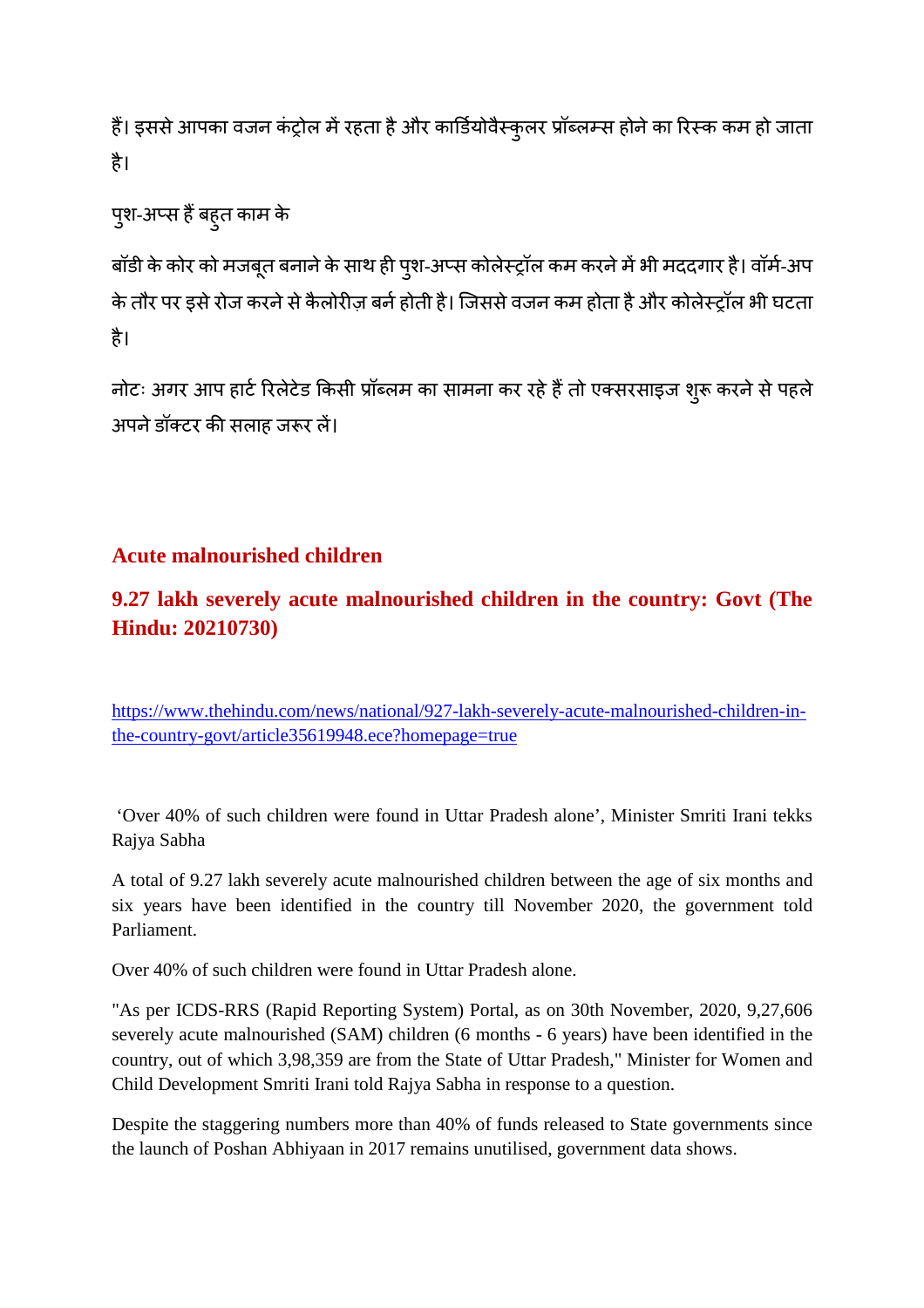While ₹5,312.79 crores have been released to States and UTs from 2017-18 to 2020-21, only 56% of the funds ₹2,985.56 crores have been utilised upto 31st March, 2021.

The government launched POSHAN Abhiyaan (Nutrition Mission) in March, 2018, with an objective to reduce malnutrition in the country and achieve improvement in nutritional status of children in the age group of 0-6 years.

The Mission aims to reduce stunting, underweight, and low birth weight, each by 2% per year; and anaemia among young children, adolescents and women each by 3% per year until 2022. The government has also announced Mission Poshan 2.0 during the Budget 2021-2022, which has been approved for 5 years - from 2021-2022 to 2025-2026.

A NITI Aayog drafted last year before the onset of the COVID-19 pandemic warned that there is a need to step up efforts to achieve the targets laid down under the POSHAN Abhiyaan.

#### **Covid- 19 Fatality (The Asian Age: 20210730)**

http://onlineepaper.asianage.com/articledetailpage.aspx?id=15739493

# About 9,000 corona vaccine doses administered in 3 city jails **Delhi records zero Covid-19 fatality**

**AGE CORRESPONDENT** NEW DELHI, JULY 29

The national capital recorded not a single fatality due to Covid-19 on Thursday, according to<br>data shared by the city health department. This is the third time since the start of the second wave of the pandemic in Delhi that zero Covid deaths have been logged in a day.

Meanwhile, 51 fresh coronavirus cases were reported in Delhi in the last 24 hours with a positivity rate of 0.08 per<br>cent. On July 18 and July 24, no death due to Covid-19 was recorded, as per MEANWHILE, 51 fresh coronavirus cases were reported in Delhi in the last 24 hours with a positivity rate of 0.08 per cent. On July 18 and July 24, no death due to Covid-19 was recorded, as per official data.

official data.The Delhi Prisons Department, on Thursday. said that almost 9,000 Covid vaccine doses have been administered in three jails of the national capital so far.

According to the officials, a total of 8,939 doses have been administered in Tihar, Rohini. and Mandoli jails. As on Wednesday, 1,264 inmates above 45 years and 4,384<br>below 45 years in Tihar jail were vaccinated.

In Rohini jail, 132<br>inmates above 45 years and 600 below 45 years. were administered the vaccine while in Mandoli jail 483 inmates above 45 years and 2,076 below 45 years have been vaccinated, according to the data.

The prisons department launched a Covid vaccination drive for the inmates in the 45-plus age category on March 18, while the inoculation of the inmates in the 18-44 age group began on May 18. Since March, around 383 coronavirus cases have been reported among the inmates of the iails in the national canital and eight of them have succumbed to the disease

Among the prison staff members, 225 have been<br>infected with the virus since March and one is still under treatment. The iail authorities are taking precautions  $211$ and Covid-appropriate behaviour, including social distancing among  $the$ inmates, is being strictly followed, a senior jail official said.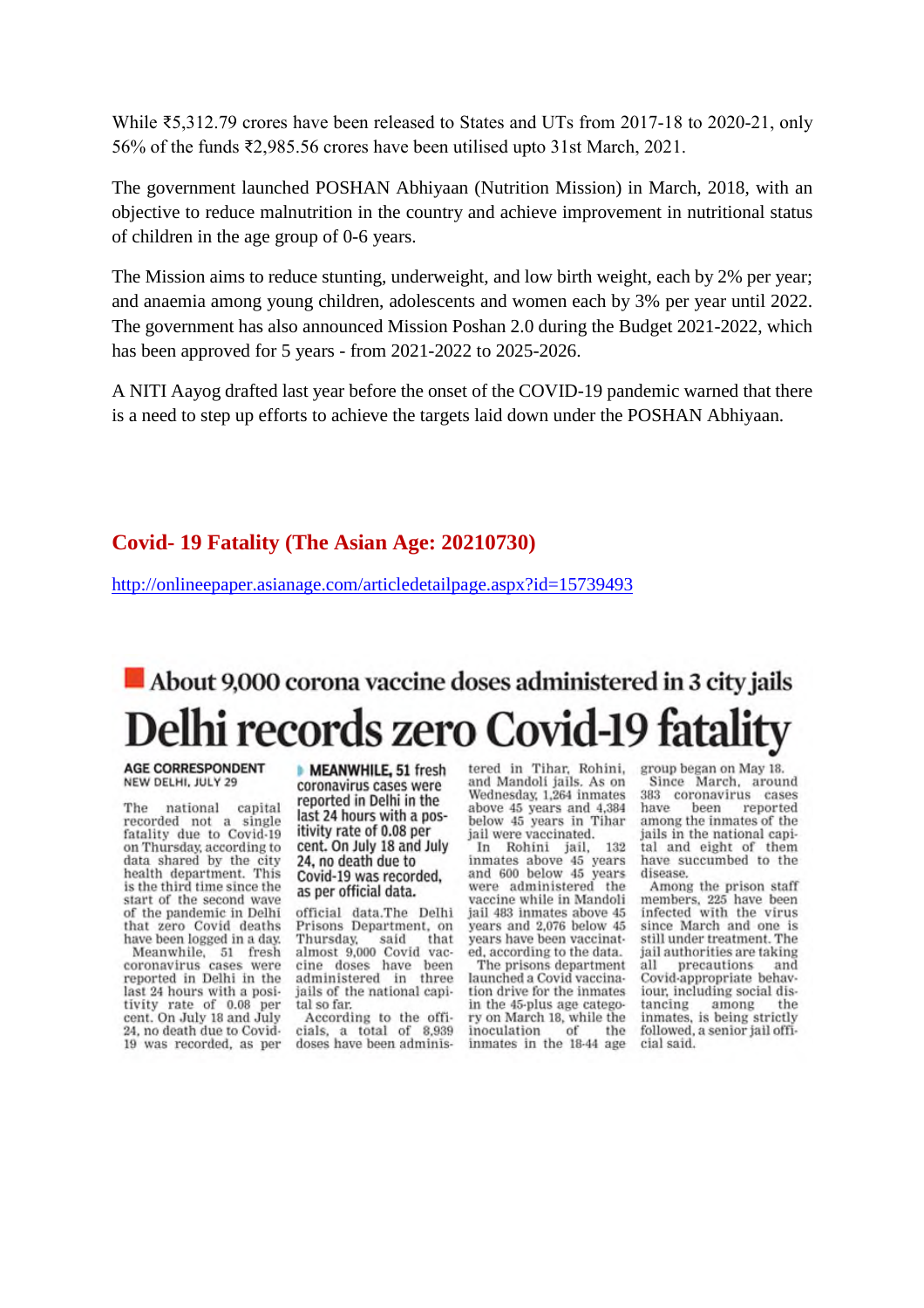#### **National Education Policy (The Asian Age: 20210730)**

http://onlineepaper.asianage.com/articledetailpage.aspx?id=15738882



#### **Vaccinating the young: On priority groups ( The Hindu:20210730)**

https://www.thehindu.com/opinion/editorial/vaccinating-the-young-the-hindu-editorial-onneed-to-prioritise-inoculation-of-adult-population/article35616294.ece

India must continue to prioritise vaccination of the adult population

As India's vaccination drive chugs along with sporadic bursts of frenetic inoculation, there are possibilities of administering vaccines to children soon — as early as next month. At present, two Indian vaccines may be eligible for administration to children. Zydus Cadilla's ZycoV-D, a three-dose plasmid DNA vaccine, with a 66.6% efficacy in phase-3 trials, has also been tested in adolescents (12-18 years), data for which has been submitted to the regulator. The company has also requested permission to test in children over five. Covaxin's Bharat Biotech is also testing the vaccine in a cohort of children below 12. Though none of these studies has been completed, the expectations are that these vaccines may be ready by September. Pfizer's mRNA vaccine has been authorised in those above 12 and Moderna's too may be similarly approved in the U.S. Both companies are reportedly in discussions with the Indian government. Young children are at the least risk of hospitalisation and death from COVID-19 but are capable of being infection carriers and putting older caregivers at risk. This undergirds the difficult decision by governments to continue with school closures that has brought forth unprecedented challenges such as denying many Indian children access to quality education.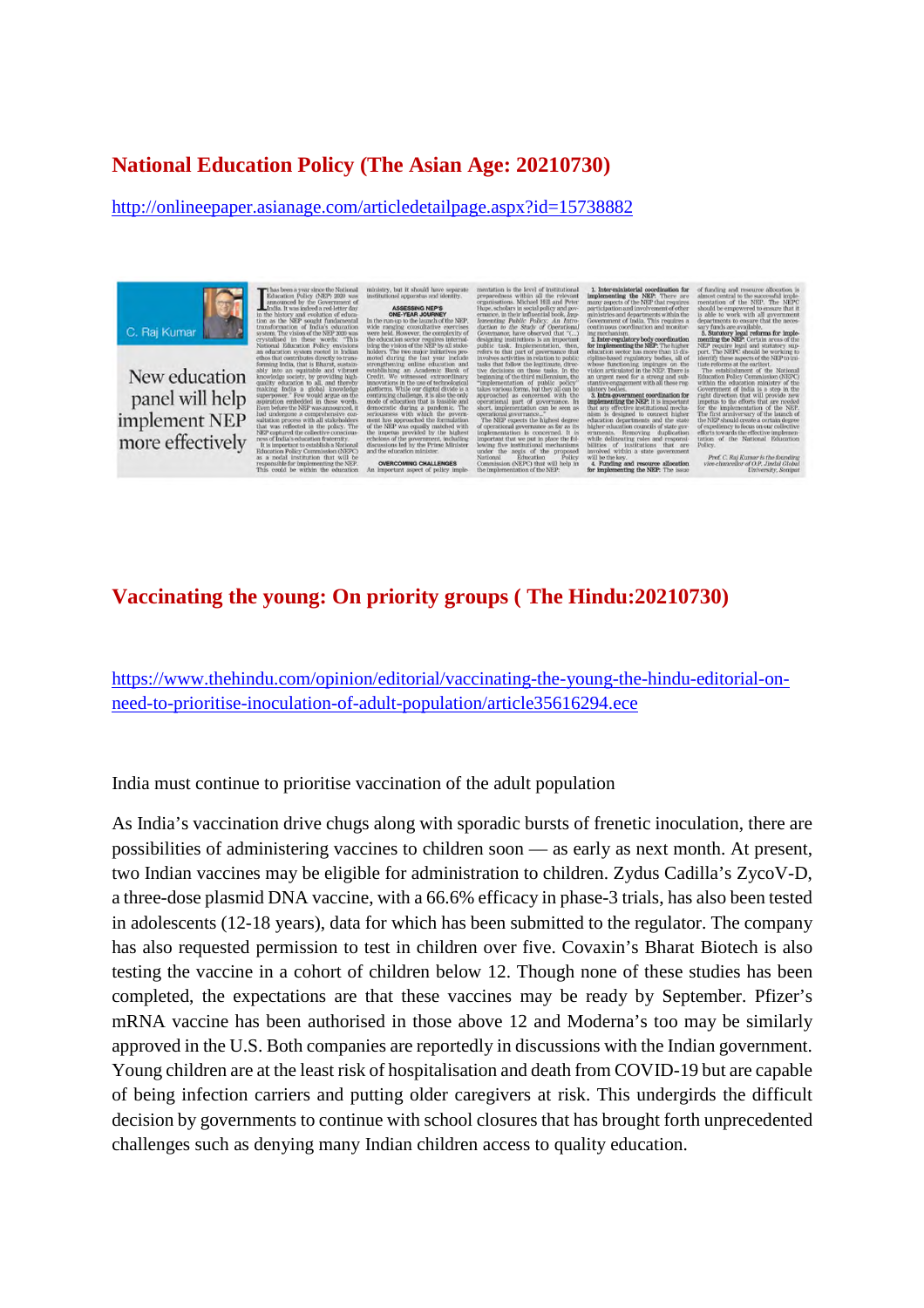From the global experience so far, the broad principle is that if an effective vaccine is available, it must be administered irrespective of age. However, it is also true that the vaccines are far more effective at protecting from disease than infection. Because children and adults respond to the virus differently, it still remains to be seen whether vaccinating children as a pre-requisite to opening schools actually brings down overall rates of infection. Countries that have vaccinated those above 12 and have fully opened up are also those boasting high rates of adult vaccination. In India, only around 10% of all adults have been fully vaccinated. India already has a challenging target of fully inoculating all adults — 94.4 crore — by the end of the year. A key constraint has been Covaxin; its manufacturer has been unable to ramp up monthly production to its stated nearly six crore doses. Put together, this implies that if the aim of universal vaccination is to protect from disease, then the thrust must be on prioritising adults over children. Government and independent experts have advised that schools can open in a staggered fashion. This again underlines that reopening should not be contingent on vaccination alone. There is also the worry that prioritising vaccines for children would mean diverting already limited stocks. Rather than blindly emulate the West, India must decide on what policy works best for its entire population, including children.

#### **Nasal vaccine**

#### **Significant data on nasal vaccine likely in 2.5 months: Bharat Biotech founder Krishna Ella (The Hindu: 20210730)**

https://www.thehindu.com/news/national/significant-data-on-nasal-vaccine-likely-in-25 months-krishna-ella/article35605714.ece

File photo of Chairman and Managing Director of Bharat Biotech Dr. Krishna Ella | Photo Credit: Nagara Gopal

Clinical trial to pair Covaxin, nasal vaccine doses on cards, Mr. Ella says.

Bharat Biotech founder Krishna Ella on July 29 said the company was expecting significant data on its intranasal COVID-19 vaccine to be available in the next two and half months.

"In another two to two and a half months, we are going to have significant data," he said, without committing to a timeline by which the nasal vaccine, whose clinical trials are underway, is likely to be rolled out.